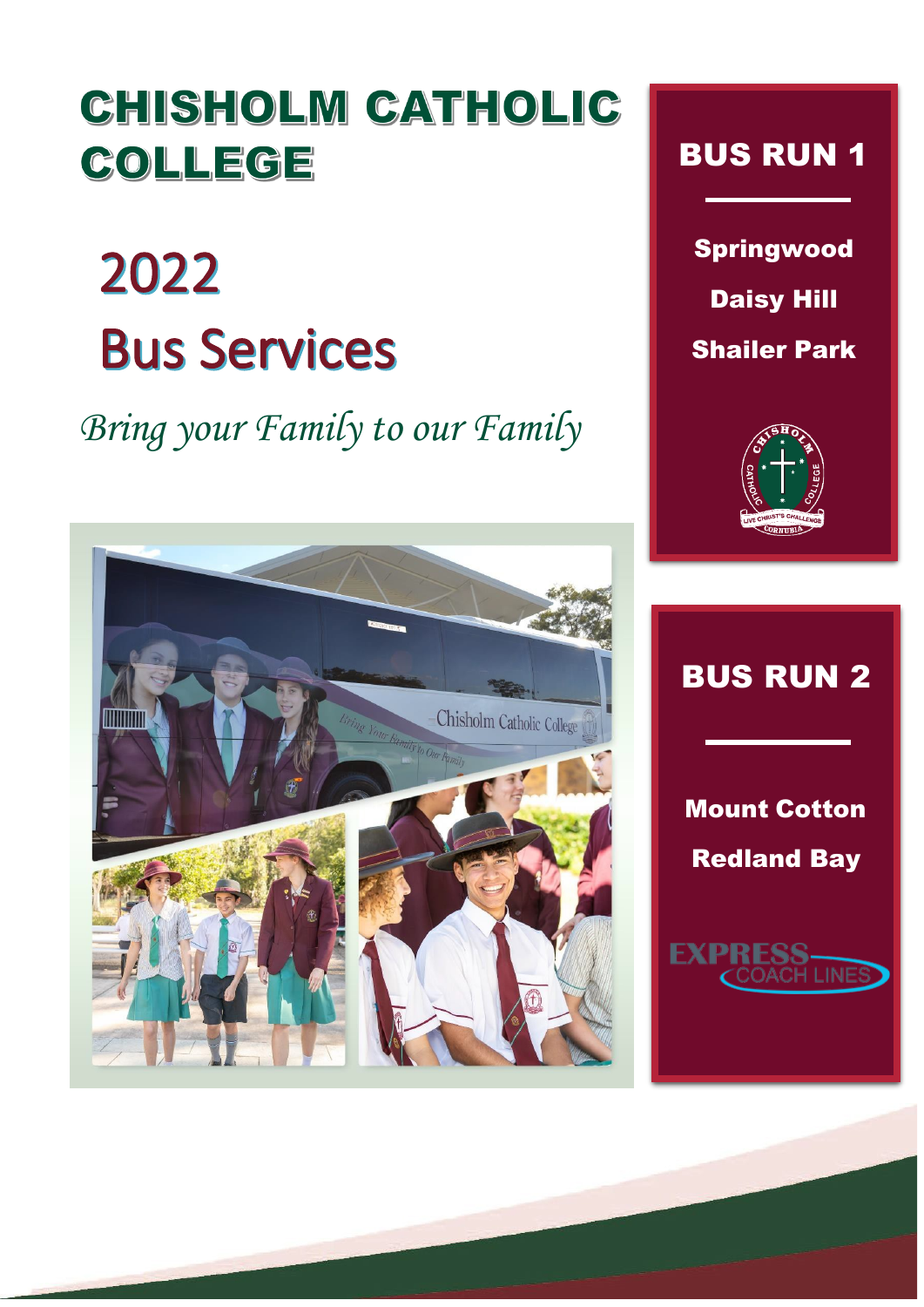



| Chisholm Bus Run 1 – Rochedale – Springwood – Daisy Hill – Shailer Park |                                                                         |  |  |  |  |
|-------------------------------------------------------------------------|-------------------------------------------------------------------------|--|--|--|--|
| 67 Seat Coach                                                           | Fares: \$3.00 per trip Prepaid<br>Effective: Term 1, 2022               |  |  |  |  |
| <b>AM</b>                                                               |                                                                         |  |  |  |  |
| 07:15                                                                   | Depart Springwood Rd at Springwell Ave (TransLink Stop)                 |  |  |  |  |
| 07:16                                                                   | Depart Springwood Rd at Dennis Road (TransLink Stop)                    |  |  |  |  |
| 07:25                                                                   | Depart Underwood Rd at Graham Hogg Park (TransLink Stop)                |  |  |  |  |
| 07:26                                                                   | Depart 6 Parfrey Rd                                                     |  |  |  |  |
| 07:28                                                                   | Depart Parfrey Rd & Brompton St (TransLink Stop)                        |  |  |  |  |
| 07:34                                                                   | Depart Barbaralla Dr at Tallowood Park (TransLink Stop)                 |  |  |  |  |
| 07:35                                                                   | Depart Barbaralla Dr at Barbaralla Park (TransLink Stop)                |  |  |  |  |
| 07:38                                                                   | Depart Cnr Barbaralla Dr & Burgallby Rd (TransLink Stop)                |  |  |  |  |
| 07:42                                                                   | Depart Cnr Chatswood Rd & Achillies Dr (TransLink Stop)                 |  |  |  |  |
| 07:44                                                                   | Depart Chatswood Rd (Translink Stop outside St Edward's)                |  |  |  |  |
| 07:46                                                                   | Depart 8 John Paul Drive                                                |  |  |  |  |
| 07:48                                                                   | Depart Daisy Hill Rd (TransLink Stop opposite IGA)                      |  |  |  |  |
| 07:50                                                                   | Depart Lyndale St & Celosia St (TransLink Stop)                         |  |  |  |  |
| 07:50                                                                   | Depart Lyndale St at Scarlet Park (TransLink Stop)                      |  |  |  |  |
| 07:51                                                                   | Depart Lyndale St & Elita St (TransLink Stop)                           |  |  |  |  |
| 07:52                                                                   |                                                                         |  |  |  |  |
|                                                                         | Depart Lyndale St & Roselea St (TransLink Stop)                         |  |  |  |  |
| 07:56                                                                   | Depart 159 Koolan Cres                                                  |  |  |  |  |
| 07:57                                                                   | Depart 123 Koolan Cres                                                  |  |  |  |  |
| 08:00                                                                   | Depart Cnr Koolan Cres & Paraburdoo St                                  |  |  |  |  |
| 08:01                                                                   | Depart Chatswood Rd at Koolan Park (TransLink Stop)                     |  |  |  |  |
| 08:05                                                                   | Depart Cnr Kimberley Dr & Pardoo St                                     |  |  |  |  |
| 08:06                                                                   | Depart Kimberley Dr & Plantain Rd (TransLink Stop)                      |  |  |  |  |
| 08:08                                                                   | Depart Cnr Plantain Rd & Collie St                                      |  |  |  |  |
| 08:09                                                                   | Depart Cnr Plantain Rd & Jasmine Cres (Stop at Flashing 40 sign)        |  |  |  |  |
| 08:13                                                                   | Depart Bryants Rd (TransLink Stop outside St Matthews)                  |  |  |  |  |
| 08:17                                                                   | Arrive Chisholm                                                         |  |  |  |  |
| <b>PM</b>                                                               |                                                                         |  |  |  |  |
| 15:15                                                                   | Depart Chisholm                                                         |  |  |  |  |
| 15:18                                                                   | Depart Bryants Rd at Anakie Drv (TransLink Stop outside Woolworths)     |  |  |  |  |
| 15:19                                                                   | Depart Bryants Rd (TransLink Stop opposite Cornubia Park Sports Centre) |  |  |  |  |
| 15:25                                                                   | Depart Cnr Plantain Rd & Jasmine Cres (TransLink Stop)                  |  |  |  |  |
| 15:27                                                                   | Depart Cnr Plantain Rd & Lissadell St (TransLink Stop)                  |  |  |  |  |
| 15:30                                                                   | Depart Kimberley Dr & Chatswood Rd (TransLink Stop)                     |  |  |  |  |
| 15:31                                                                   | Depart Cnr Kimberley Dr & Pardoo St                                     |  |  |  |  |
| 15:33                                                                   | Depart Chatswood Rd at Koolan Park (TransLink Stop)                     |  |  |  |  |
| 15:34                                                                   | Depart Cnr Koolan Cres & Paraburdoo St                                  |  |  |  |  |
| 15:35                                                                   | Depart 55 Koolan Cres                                                   |  |  |  |  |
| 15:36                                                                   | Depart 123 Koolan Cres                                                  |  |  |  |  |
| 15:37                                                                   | Depart 146 Koolan Cres                                                  |  |  |  |  |
| 15:39                                                                   | Depart Lyndale St & Roselea St (TransLink Stop)                         |  |  |  |  |
| 15:40                                                                   | Depart Lyndale St & Elita St (TransLink Stop)                           |  |  |  |  |
| 15:41                                                                   | Depart Lyndale St & Scarlet Park (TransLink Stop)                       |  |  |  |  |
| 15:43                                                                   | Depart Cnr Lyndale St & Daisy Hill Rd (TransLink Stop)                  |  |  |  |  |
| 15:44                                                                   | Depart Daisy Hill Rd (TransLink Stop Outside IGA)                       |  |  |  |  |
| 15:47                                                                   | Depart 8 John Paul Drive                                                |  |  |  |  |
| 15:50                                                                   | Depart Chatswood Rd (TransLink Stop opposite St Edward's)               |  |  |  |  |
| 15:51                                                                   | Depart Chatswood Rd & Brentwood Dr (TransLink Stop)                     |  |  |  |  |
| 15:52                                                                   | Depart Cnr Chatswood Rd & Achillies Dr (TransLink Stop)                 |  |  |  |  |
| 15:53                                                                   | Depart Cnr Barbaralla Dr & Burgallby St (TransLink Stop)                |  |  |  |  |
| 15:53                                                                   | Depart Barbaralla Dr at Barbaralla Park (TransLink Stop)                |  |  |  |  |
| 15:54                                                                   | Depart Barbaralla Dr at Tallowood Park (TransLink Stop)                 |  |  |  |  |
| 16:02                                                                   | Depart Parfrey Rd & Brompton St (TransLink Stop)                        |  |  |  |  |
| 16:08                                                                   | Depart 5 Parfrey Rd                                                     |  |  |  |  |
| 16:10                                                                   | Depart Underwood Rd (TransLink Stop Outside Drakes Rochedale)           |  |  |  |  |
| 16:19                                                                   | Depart Springwood Rd at Dennis Road (TransLink Stop)                    |  |  |  |  |
| 16:20                                                                   | Depart Springwood Rd at Springwell Ave (TransLink Stop)                 |  |  |  |  |
| 16:21                                                                   | Depart Springwood Rd at Trevallyan Dr (TransLink Stop)                  |  |  |  |  |
| 16:25                                                                   | Depart Daisy Hill Rd at Highview Terrace (TransLink Stop)               |  |  |  |  |

*Note: Any variations to the listed route will be communicated via the Newsletter. A variation may berequired if there are roadworks or changes to TransLink Bus Stop locations.*

**Students to be at the bus stop at least 10 minutes prior to departure time.**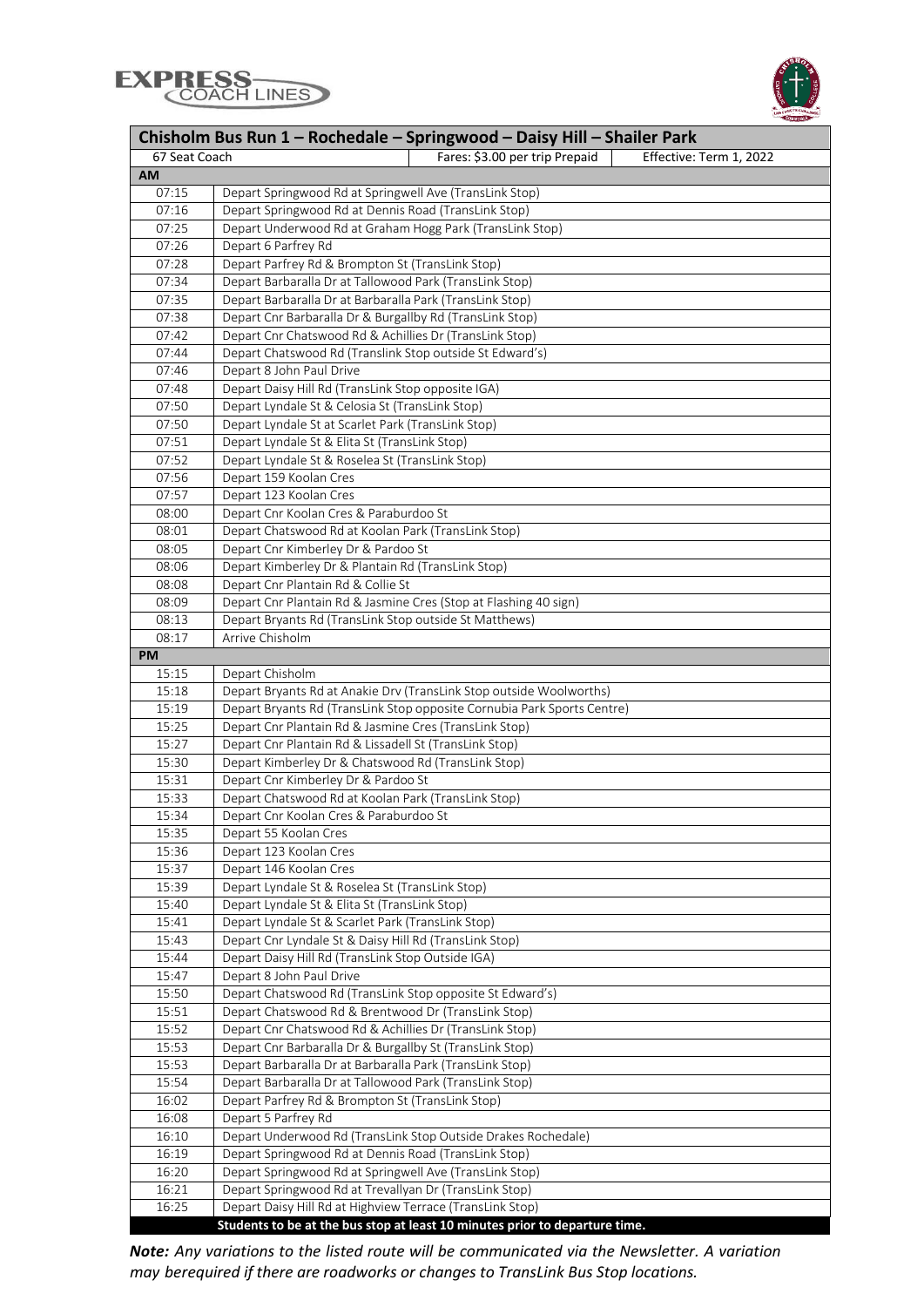



| Chisholm Bus Run 2 - Mount Cotton - Redland Bay |                                                                                |  |  |  |  |
|-------------------------------------------------|--------------------------------------------------------------------------------|--|--|--|--|
| 57 Seat Coach                                   | Fares: \$3.00 per trip Prepaid<br>Effective: Term 1 2022                       |  |  |  |  |
| <b>AM</b>                                       |                                                                                |  |  |  |  |
| 07:13                                           | Depart Cleveland Redland Bay Rd near Thornlands Rd (TransLink Stop)            |  |  |  |  |
| 07:14                                           | Depart Cleveland Redland Bay Rd near Colthouse Dr (TransLink Stop)             |  |  |  |  |
| 07:16                                           | Depart Cleveland Redland Bay Rd (TransLink Stop at Corner of Beveridge Rd)     |  |  |  |  |
| 07:20                                           | Depart Victoria Point State School (TransLink Stop)                            |  |  |  |  |
| 07:25                                           | Depart Victoria Point Jetty (TransLink Stop)                                   |  |  |  |  |
| 07:29                                           | Depart Link Rd (TransLink Stop opposite YMCA)                                  |  |  |  |  |
| 07:30                                           | Depart Cnr Benfer Rd & Link Rd                                                 |  |  |  |  |
| 07:30                                           | Depart Benfer Rd (TransLink Stop opposite St Rita's)                           |  |  |  |  |
| 07:31                                           | Depart Cnr Benfer Rd & Poinciana Ave (TransLink Stop)                          |  |  |  |  |
| 07:34                                           | Depart Boundary St (TransLink Stop outside the Charlie Buckler Sportsfield)    |  |  |  |  |
| 07:35                                           | Depart Cnr Main St & Stradbroke St                                             |  |  |  |  |
| 07:36                                           | Depart Cnr Main St & Pitt St                                                   |  |  |  |  |
| 07:37                                           | Depart Main St near Gordon Rd (TransLink Stop opposite the Dog Park)           |  |  |  |  |
| 07:40                                           | Depart School of Arts Rd & Fielding Rd (TransLink Stop)                        |  |  |  |  |
| 07:43                                           | Depart Collins St & Torquay Rd                                                 |  |  |  |  |
| 07:43                                           | Depart Collins St (TransLink Stop)                                             |  |  |  |  |
| 07:48                                           | Depart Cnr School of Arts Rd & Kalmia Dr                                       |  |  |  |  |
| 07:55                                           | Depart Cnr Valley Way & Village Dr (TransLink Stop)                            |  |  |  |  |
| 07:58                                           | Depart Hardwood Dr & Seeana Dr                                                 |  |  |  |  |
| 07:59                                           | Depart Hardwood Dr & Pimelea Cres                                              |  |  |  |  |
| 08:01                                           | Depart Cnr Hardwood Dr & German Church Rd                                      |  |  |  |  |
| 08:16                                           | Depart Logandale Blvd (TransLink Stop)                                         |  |  |  |  |
| 08:20                                           | Arrive school                                                                  |  |  |  |  |
| <b>PM</b>                                       |                                                                                |  |  |  |  |
| 15:15                                           | Depart Chisholm                                                                |  |  |  |  |
| 15:19                                           | Depart Logandale Blvd (TransLink Stop)                                         |  |  |  |  |
| 15:27                                           | Depart Hardwood Dr & Seeana Dr                                                 |  |  |  |  |
| 15:28                                           | Depart Hardwood Dr & Pimelea Cres                                              |  |  |  |  |
| 15:30                                           | Depart Cnr Hardwood Dr & German Church Rd                                      |  |  |  |  |
| 15:32                                           | Depart Cnr Hardwood Dr & Papaya St                                             |  |  |  |  |
| 15:35                                           | Depart Village Dr                                                              |  |  |  |  |
| 15:37                                           | Depart Cnr Valley Way & Village Dr (TransLink Stop)                            |  |  |  |  |
| 15:44                                           | Depart School of Arts Rd & Watsonia St (TransLink Stop)                        |  |  |  |  |
| 15:44                                           | Depart Cnr School of Arts Rd & Kalmia Dr                                       |  |  |  |  |
| 15:44                                           | Depart School of Arts Rd (Red Edge TransLink Stop)                             |  |  |  |  |
| 15:49                                           | Depart Collins St & Torquay Rd                                                 |  |  |  |  |
| 15:52                                           | Depart School of Arts Rd & Donald Rd (TransLink Stop)                          |  |  |  |  |
| 15:53                                           | Depart Queen St (TransLink Stop after Bedarra St)                              |  |  |  |  |
| 15:55                                           | Depart Main St (TransLink Stop outside the Dog Park)                           |  |  |  |  |
| 15:56                                           | Depart Cnr Main St & Pitt St                                                   |  |  |  |  |
| 15:57                                           | Depart Cnr Main St & Stradbroke St                                             |  |  |  |  |
| 15:59                                           | Depart Boundary St (TransLink Stop opposite the Charlie Buckler Sportsfield)   |  |  |  |  |
| 16:03                                           | Depart Cnr Benfer Rd & Poinciana Ave Bus Stop (TransLink Stop)                 |  |  |  |  |
| 16:03                                           | Depart Benfer Rd (TransLink Stop outside St Rita's)                            |  |  |  |  |
| 16:04                                           | Depart Link Rd (TransLink Stop outside YMCA)                                   |  |  |  |  |
| 16:06                                           | Depart Victoria Point State School (TransLink Stop)                            |  |  |  |  |
| 16:13                                           | Depart Victoria Point Jetty (TransLink Stop)                                   |  |  |  |  |
| 16:20                                           | Depart Cleveland Redland Bay Rd (TransLink Stop at the Corner of Beveridge Rd) |  |  |  |  |
| 16:23                                           | Depart Cleveland Redland Bay Rd near Ziegenfusz Rd (TransLink Stop)            |  |  |  |  |
| 16:24                                           | Depart Cleveland Redland Bay Rd near Island Outlook Ave (TransLink Stop)       |  |  |  |  |
|                                                 | Students to be at the bus stop at least 10 minutes prior to departure time     |  |  |  |  |

*Note: Any variations to the listed route will be communicated via the Newsletter. A variation may be required if there are roadworks or changes to TransLink Bus Stop locations.*